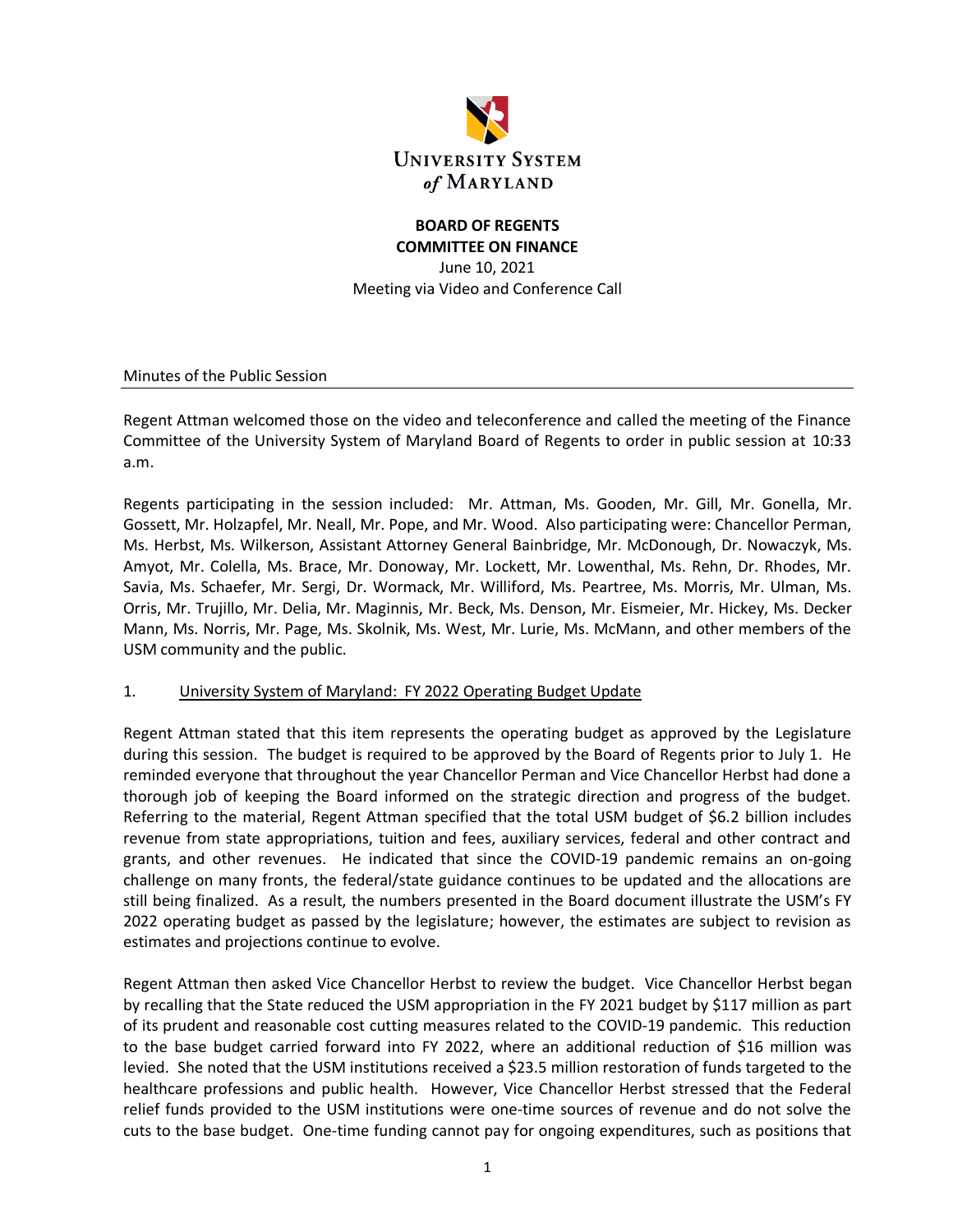have been held vacant due to lack of funds. Vice Chancellor Herbst described the state-funded portion of the budget, totaling \$3.4 billion, with tuition and fees accounting for \$1.6 billion and state funding accounting for \$1.5 billion. She pointed out that state funding increased \$54.5 million, of which \$42 million of the funding related to the state's decisions on salaries and adjustments to fringe benefits. Overall, USM state-supported costs are estimated to increase by \$200 million.

**The Finance Committee recommended that the Board of Regents approve the FY 2022 operating budget as submitted, with the Chancellor authorized to make appropriate changes consistent with existing board policies and guidelines. Any such changes will be in consultation with and reported back to the Board.**

(Regent Attman moved recommendation, seconded by Regent Pope; unanimously approved) Vote Count = YEAs: 9 NAYs: 0 Abstentions: 0

#### 2. FY 2022 System Funded Construction Program Request

Regent Attman summarized the item. He explained that the Board considers two capital budgets for approval each year. One is the CIP, which is the Governor's Plan for the academic facilities. The second is the SFCP, which covers system funding for a variety of projects, for instance dorms, garages, and dining halls. This item concerns the recommendation for the FY 2022 System-Funded Construction Program, which includes funding from USM Auxiliary Bonds and cash funding by institutions as outlined in the attachments to the item. If the Board approves the SFCP at its June meeting, the budget would be "live" and effective on July 1. Regent Attman reminded the Committee that the approval is for the single, asking-year budget; however, a full five-year plan is required by Board policy. He added that generally speaking, the request—similar to last year's—was quite conservative. He noted that with one exception, the housing projects recommended in the SFCP were primarily for renovation of existing facilities. The one new residence hall project on the list is the proposed new 350-bed facility at Coppin State University. Regent Attman explained that the project had been recommended for a couple of reasons. First, Coppin leadership has stressed that on-campus student housing is absolutely critical to attracting and retaining students to the West Baltimore Campus; and, the General Assembly provided \$3 million with another \$9 million preauthorized, to help defray the financing costs of the project. In response to a question from Regent Wood regarding the funds from the Coalition [for Equity and Excellence in Maryland Higher Education] settlement, Vice Chancellor Herbst responded that the capital budget does not contemplate use of any of the Coalition funding, as it is for programmatic needs and not for capital at this point. She added that the settlement funding would be provided to the four institutions over a 10-year period.

**The Finance Committee recommended that the Board of Regents approve the FY 2022 System Funded Construction Program request with the conditions listed (and within the attached materials) and authorize the Chancellor to make appropriate changes consistent with existing Board policies and guidelines. Any such changes will be reported to the Committee on Finance.**

(Regent Attman moved recommendation, seconded by Regent Pope; unanimously approved) Vote Count = YEAs: 9 NAYs: 0 Abstentions: 0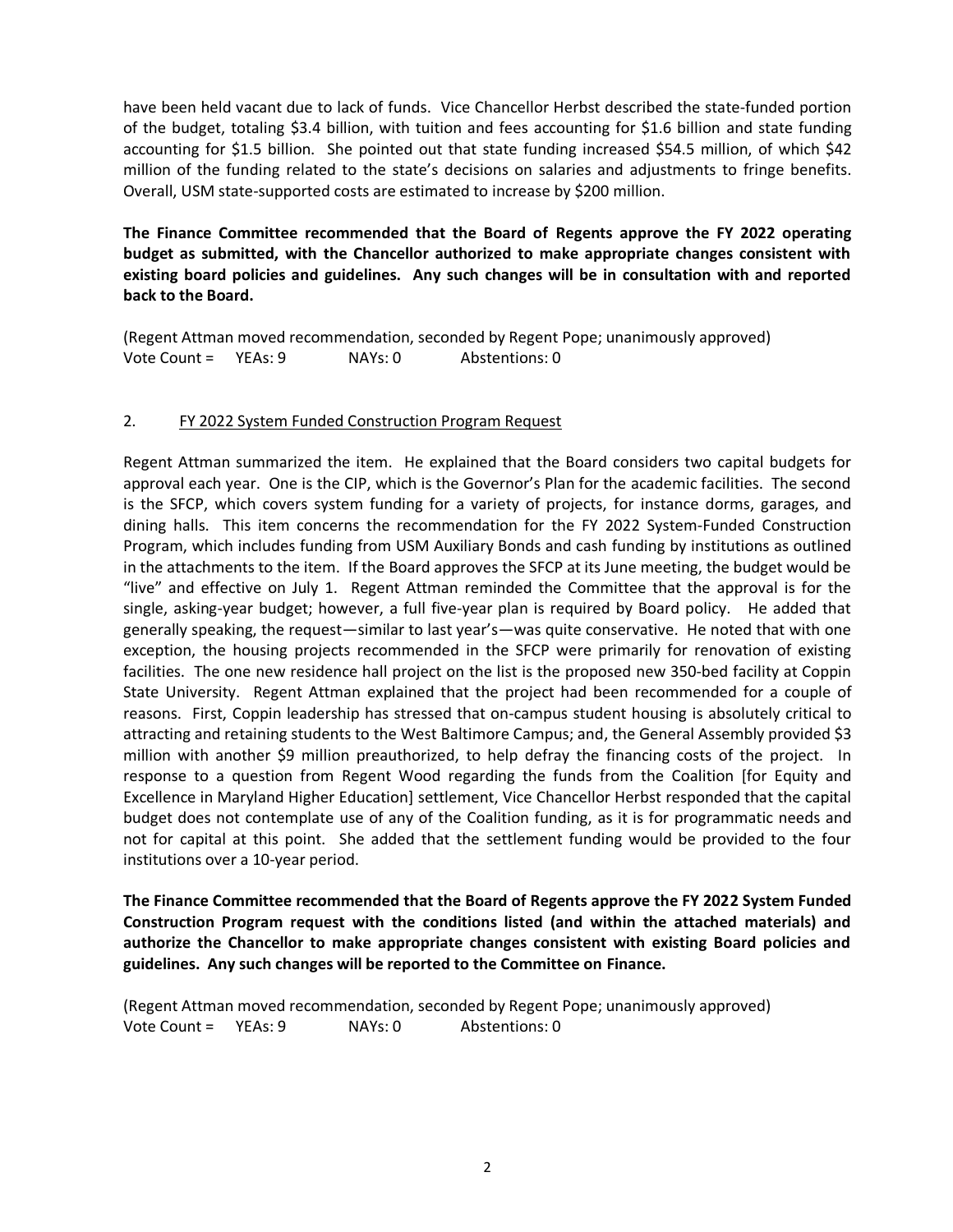## 3. University System of Maryland: 43<sup>rd</sup> Bond Resolution—Auxiliary Facility and Tuition Revenue **Bonds**

Regent Attman stated that the resolution authorizes the issuance of Revenue Bonds to finance \$53.7 million of academic and auxiliary facilities projects. Included in the resolution are two academic project authorizations including facilities renewal and three auxiliary project authorizations that the Committee just recommended for approval in the SFCP. He shared that the USM issues debt at a premium, offering a coupon rate between 4-5%, which works out to an effective interest rate in the 2-3% range. The USM's legislative debt cap is \$1.4 billion; there is currently \$1.2 billion of outstanding debt subject to this debt cap. In response to a question from Regent Wood who noted that the USM was close to the debt ceiling, Vice Chancellor Herbst responded that the System debt is increasing at the rate of approximately \$20 to \$30 million per year—annually issuing approximately \$115 million and retiring around \$90 million—and at these levels it is likely that the USM would seek to raise its legislative debt cap in the next year. She explained that the finance team works closely with its bond advisors in an effort to achieve the right balance, noting that USM was in a conservative position right now. Mr. Page stated that for each project in the SFCP, the finance team analyzes the proposed repayment source for each activity to ensure a viable project. He added that there will be a perpetual requirement for capital, as the institutions must provide and maintain facilities to meet the ongoing needs.

## **The Finance Committee recommended that the Board of Regents approve the 43rd Bond Resolution.**

|              |         |         | (Regent Attman moved recommendation, seconded by Regent Pope; unanimously approved) |
|--------------|---------|---------|-------------------------------------------------------------------------------------|
| Vote Count = | YEAs: 9 | NAYs: 0 | Abstentions: 0                                                                      |

## 4. University System of Maryland: Official Intent Resolution on Reimbursement of System Cash Balances Spent on Revenue Bond-Authorized Projects

Regent Attman explained that sometimes the System will spend its cash to cover project costs with the intention of reimbursing itself with bond funds when the next issuance closes. The item before the Committee satisfies an IRS requirement that governing boards actively assert that they intend to reimburse cash-balances used for projects funded with Revenue Bond proceeds.

# **The Finance Committee recommended that the Board of Regents approve the Official Intent Resolution as described, to enable the spending of System cash balances on revenue bond authorized projects to be reimbursed from the proceeds of the next bond issue.**

(Regent Attman moved recommendation, seconded by Regent Gossett; unanimously approved) Vote Count = YEAs: 9 NAYs: 0 Abstentions: 0

## 5. Bowie State University: Facilities Master Plan Update

Regent Attman recognized Mr. Savia and Mr. Williford, of Bowie State University. He recalled that President Breaux and her colleagues treated everyone to an excellent presentation of their campus plan update at the April meeting. The Facilities Master Plan update is based on the University's mission and Strategic Plan titled Racing to Excellence. The campus intends to continue to use it as a guide for making decisions regarding Bowie State's physical resources. Regent Attman described that the plan was developed through a collaborative effort on the campus that involved faculty, staff, student representatives, Prince George's County, and the City of Bowie. It builds upon the University's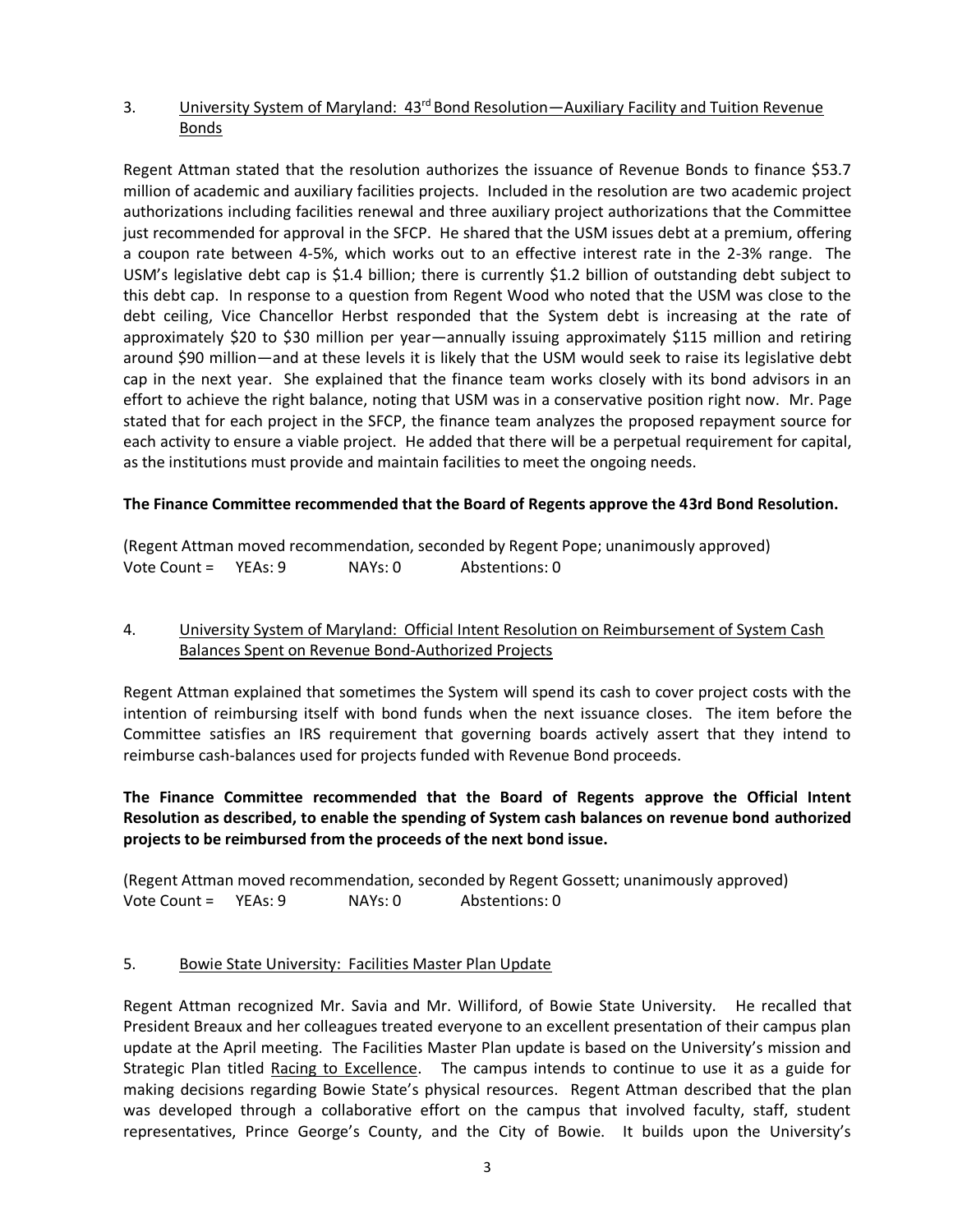commitment to evolve into a more sustainable campus Prior to moving the recommendation, he reminded everyone that approval of the Plan does not imply approval of capital projects or funding, as these items will be reviewed through the normal procedures of the capital and operating budget processes.

**The Finance Committee recommended that the Board of Regents approve the Bowie State University Facilities Master Plan Update and materials as presented in April, in accordance with the Board's twostep approval process. Approval of the Plan Update does not imply approval of capital projects or funding. These items will be reviewed through the normal procedures of the capital and operating budget processes.**

(Regent Attman moved recommendation, seconded by Regent Pope; unanimously approved) Vote Count = YEAs: 9 NAYs: 0 Abstentions: 0

#### 6. USM: Correction to Fiscal Year 2022 Schedule of Self-Support Charges and Fees

Describing it as the smallest dollar figure in an item he could recall, Regent Attman explained that the FY 2022 Schedule of Self-Support Charges and Fees approved by the Board in May contained an error in a proposed rate for student parking at Coppin State University. The current rate for FY 2021 is \$68, and the institution had proposed to increase the parking rate by \$3, bringing the rate to \$71; however, the schedule displayed a rate of just \$70. To amend the schedule, the Board was asked to approve the \$3 intended rate increase as a correction to the schedule.

#### **The Finance Committee recommended that the Board of Regents approve the correction of the Coppin State University student parking rate to \$71 as indicated.**

(Regent Attman moved recommendation, seconded by Regent Gooden; unanimously approved) Vote Count = YEAs: 9 NAYs: 0 Abstentions: 0

#### 7. Proposed Amendments to USM Policy VII-8.05—Policy on Professional Conduct of Nonexempt and Exempt Staff Employees

Regent Attman summarized the item. The recommended revisions to the existing policy are an outgrowth of a subcommittee of the Systemwide Human Resources Committee that examined the issue of workplace bullying by staff employees and recommended it be addressed in a Board policy. The current policy has been amended to add a section prohibiting bullying, including references to cyber bullying and social media. The policy defines workplace bullying, "Employees shall not intentionally engage in persistent, severe or pervasive behavior toward another employee that a reasonable employee would find malicious, degrading, intimidating or threatening." The policy also provides examples conduct that does not rise to the level of workplace bullying, for example, a supervisor's legitimate comments to an employee regarding their work performance would not be considered bullying behavior. Regent Attman recognized Ms. Skolnik, who leads the USM's HR Office, and asked if there were any questions of the group. In response to a question from Regent Wood regarding the circulation of the policy, Ms. Skolnik confirmed that the policy would be publicized and also shared with the unions that represent USM employees.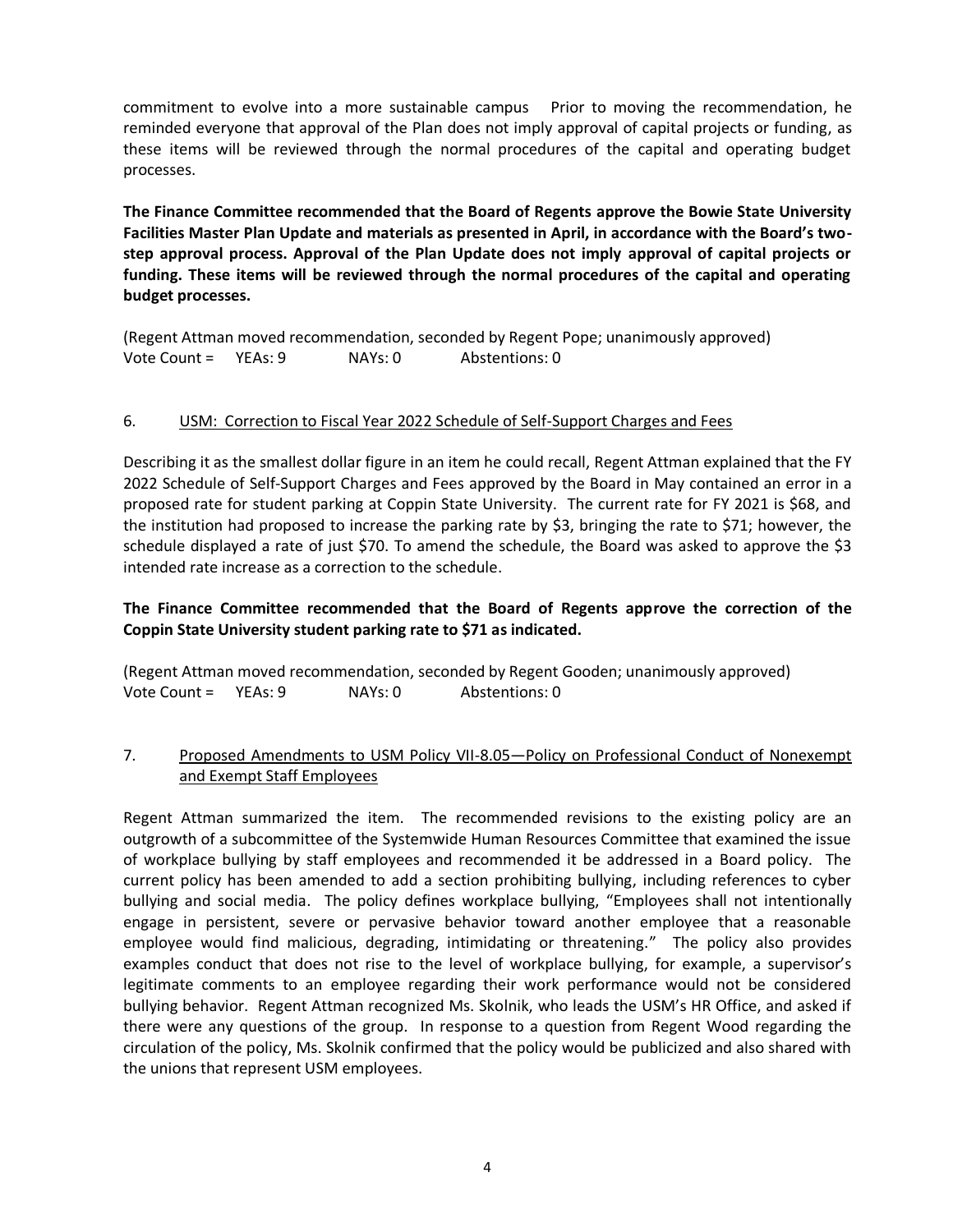**The Finance Committee recommended that the Board of Regents approve the proposed revisions to USM Policy VII‐8.05 – Policy on Professional Conduct of Nonexempt and Exempt Staff Employees, as submitted.**

(Regent Attman moved recommendation, seconded by Regent Pope; unanimously approved) Vote Count = YEAs: 9 NAYs: 0 Abstentions: 0

## 8. Proposed FY 2022 Contract between the University of Maryland, Baltimore and the University of Maryland Medical System Corporation

Regent Attman recognized Dr. Rhodes (Vice President, Administration and Finance) and Ms. Peartree (School of Medicine), representing UMB. Regent Attman observed that UMB provides a number of extremely valuable services to the Medical System—both at UMMC and the Midtown Campus—which results in a significant payment to UMB. Regent Attman explained that Section 13-306 of the Education Article of the State of Maryland requires that the annual contract be submitted to the Board of Regents, upon recommendation of the UMB president, for consideration, any modification, and approval. The contract text has been reviewed by the Office of the Attorney General for form and legal sufficiency.

Regent Attman then asked Dr. Rhodes, UMB's Vice President and Chief Business Officer, to address the Committee. Dr. Rhodes shared several slides as she briefly reviewed the exchanges of funds and their purpose. She explained that the vast majority of the \$168.4 million payment to UMB related to the Physician Faculty Services component, as detailed on the slides. This figure represented an increase of \$14.2 million over the prior year. She also elaborated on the \$3.1 million MSA payment from UMMS for mission support. Dr. Rhodes clarified that it was not a new payment or initiative, but rather an existing form of support provided by UMMS that both parties agreed needed to be formalized in an annual Mission Support Agreement. The MSA is approved by both UMB and UMMS. Regent Gossett thanked Dr. Rhodes, noting that he appreciated the very informative presentation, both for the benefit of the newer members of the Board and others.

Dr. Rhodes' presentation is available online at <https://www.usmd.edu/regents/agendas/> under the Committee on Finance section.

## **The Finance Committee recommended that the Board of Regents authorize the President of UMB to execute the Annual Contract for FY 2022, including the \$3.1 MSA funds, as described.**

(Regent Gossett moved recommendation, seconded by Regent Gooden; unanimously approved) Vote Count = YEAs: 9 NAYs: 0 Abstentions: 0

## 9. Approval of Fund Sources for UMCP Discovery Fund and UMB Baltimore Fund under USM Policy VIII-14.00 – Policy on Investments and Loans to Maryland-based Businesses that are Affiliated with USM Institutions

Regent Attman acknowledged and thanked Ms. Morris, Director of the Baltimore Fund at UMB, and Mr. Ulman, Chief Strategy Officer for Economic Development at UMCP, noting that their work was very impactful on their local communities. Regent Attman stated that the request is being considered by both the Committee on Economic Development and Technology Commercialization, and Finance Committee, in accordance with Board policy. He referenced Policy VIII-14.00, adopted in 2014, which provides the authority to the universities to make investments in university-related companies.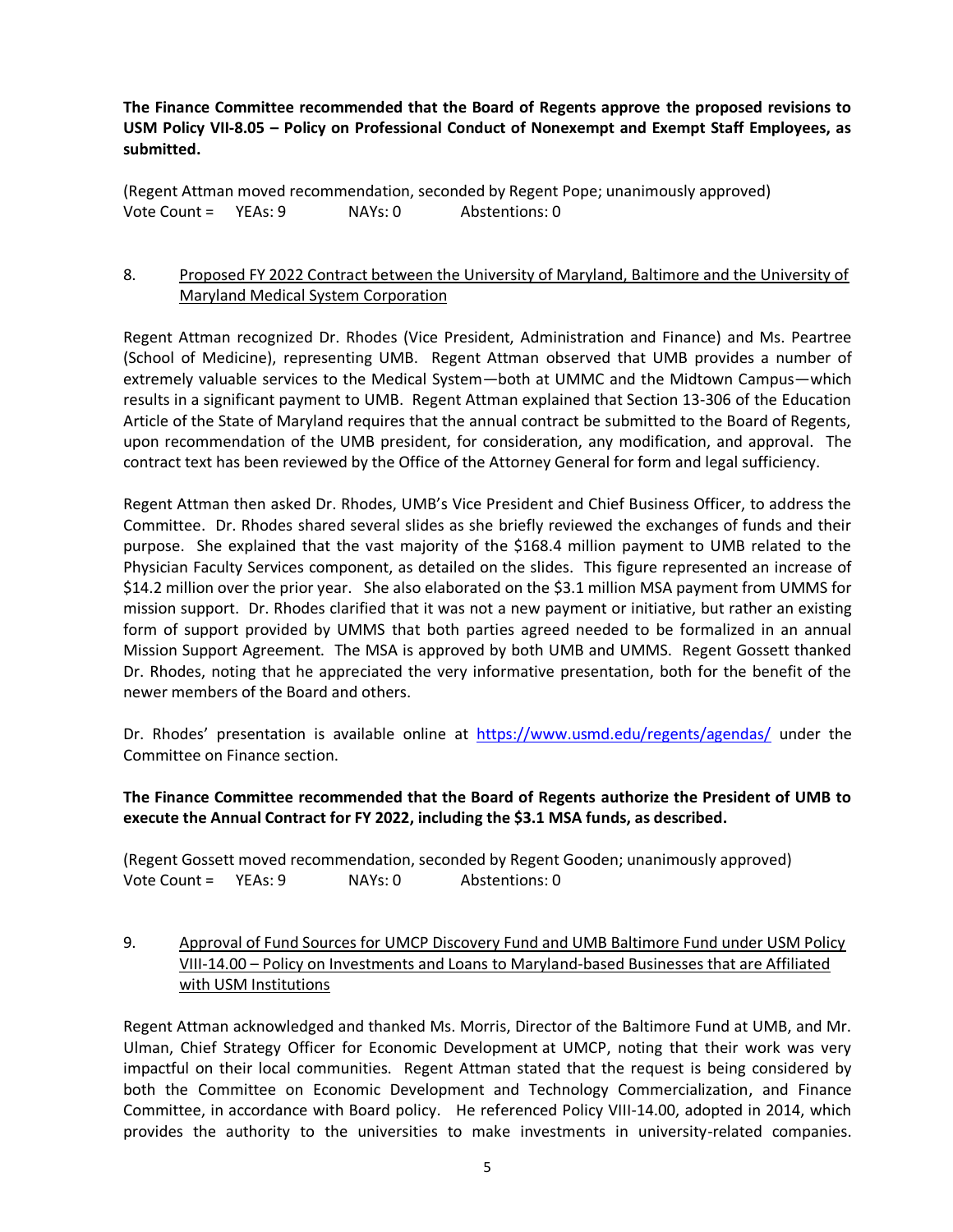Recently adopted legislation appropriated funds in FY 2023 to the University of Maryland, College Park and the University of Maryland, Baltimore to be used to encourage the development and location of university-created or sponsored technology companies in Prince George's County and Baltimore City, respectively. The source for the newly appropriated additional state funds will be the University of Maryland Center for Economic and Entrepreneurship Development (UMCEED) at College Park, and the Center for Maryland Advanced Ventures (CMAV) at UMB. Ms. Morris explained that the Baltimore Fund came into existence under MPower, a strategic collaboration between UMB and UMCP. Over the last three years, the \$1 million Baltimore Fund has facilitated the creation of 690 jobs, involving 23 USMaffiliated companies—of which 13 are start-ups and 10 companies received grants for expansion and/or relocation. UMB seeks to make investments, not only grants, from the Baltimore Fund, as described in the item. Ms. Morris indicated that in recognizing and building on the success to date, the General Assembly enacted legislation that allocated an additional \$1.5 million to the Baltimore Fund, and established a complementary \$2.5 million fund at UMCP. Mr. Ulman noted that while working collaboratively with UMB, the University of Maryland, College Park had not had its own investment fund to encourage the development and location of university-created or sponsored technology companies in the County. With the legislation's effective date of FY 2023, Mr. Ulman indicated that UMCP would use up to \$500,000 from the President's Initiative Fund for this purpose in FY 2022. Ms. Morris added that UMB would utilize funds previously appropriated, but not yet spent for their CMAV efforts.

**The Finance Committee recommended that the Board of Regents approve for UMCP the use of up to \$500,000 of the UMCP President's Initiative Funds in FY 2022, and up to \$1,000,000 annually from MPowering the State funding through the UMCEED program beginning in FY 2023; and, for UMB the use of state appropriations of no more than \$1,000,000 for FY 2022, and increasing to \$1,500,000 annually in FY 2023, for CMAV, for the purposes described.**

(Regent Attman moved recommendation, seconded by Regent Pope; unanimously approved) Vote Count = YEAs: 8 NAYs: 0 Abstentions: 0

#### 10. University of Maryland Global Campus: Lease Renewal for Dorsey Station Location

Regent Attman recognized Mr. Sergi and Ms. Orris, as he proceeded to explain that the University currently leases approximately 19,000 square feet in Dorsey Station and is seeking approval to exercise the second option renewal for the lease of space. The top floor space is used for classroom and student services, and the location near Route 100 provides highly visible signage on the building. Regent Attman explained that UMGC had assessed the current market conditions in the area and made the determination to renew the lease after considering several factors—location, fit-out costs, renewal rate, signage visibility, and convenience. Mr. Sergi concurred that renewing the lease was the best whole package solution. He pointed out that the Dorsey Station space is adjacent to public transportation and nearby Fort Meade and the NSA, thus providing an ideal location for veterans, who make up over half of the site's student population.

**The Finance Committee recommended that the Board of Regents approve for the University of Maryland Global Campus to renew the lease at Dorsey Station for a term of 5 years consistent with the University System of Maryland Policy on Acquisition, Disposition and Leasing of Real Property.**

(Regent Attman moved recommendation, seconded by Regent Pope; unanimously approved) Vote Count = YEAs: 8 NAYs: 0 Abstentions: 0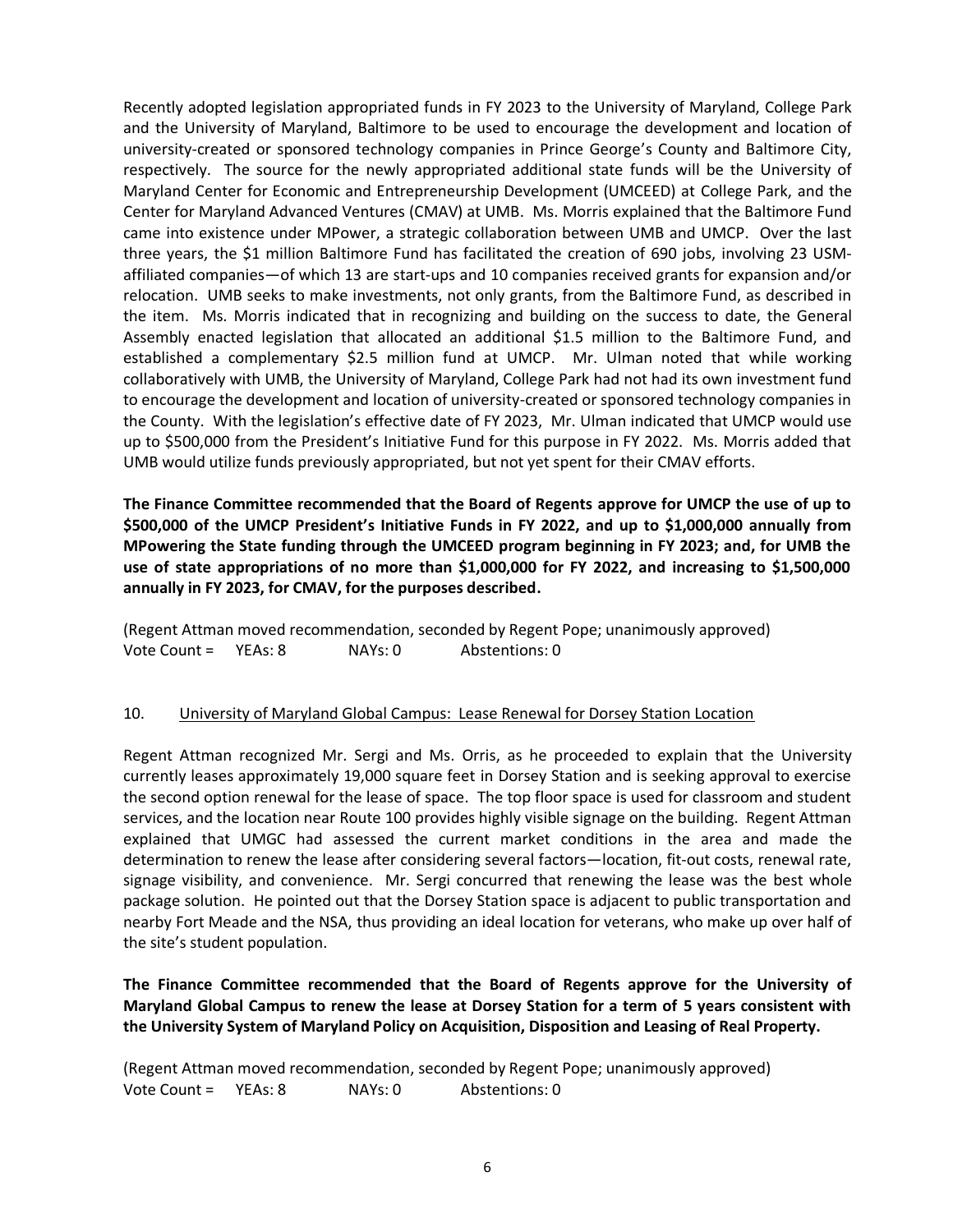### 11. University of Maryland Global Campus: Facilities and Equipment Maintenance Contract-Option Renewal

Regent Attman welcomed Mr. Trujillo, who joined Mr. Sergi from UMGC. Regent Attman explained that this requested involved the second of a three-year renewal option for the University's contract for facilities and equipment maintenance with AAA Complete Building Services. The total amount of the renewal option is estimated at approximately \$25 million; the first renewal option was an estimated \$23.1 million spend.

**The Finance Committee recommended that the Board of Regents approve for the University of Maryland Global Campus the second, three-year renewal option for Facilities and Equipment Maintenance with AAA Complete Building Services, Inc. The University will return to the Board of Regents for approval prior to the execution of its remaining renewal option.**

(Regent Attman moved recommendation, seconded by Regent Gooden; unanimously approved) Vote Count = YEAs: 8 NAYs: 0 Abstentions: 0

12. Frostburg State University: Creation of University-Affiliated Business Entity (non-profit) and Approval of FSU President and Vice President's Participation

Regent Attman welcomed President Nowaczyk; Mr. Donoway, Interim Vice President Administration and Finance; and Mr. Delia, Vice President for Regional Development and Engagement, representing the University. Regent Attman introduced the item. Frostburg State University is seeking approval to set up a new 501(c)(3) organization to manage Frostburg's research park and to grant approval for several key FSU officials to participate in the new entity. The entity has been created, under guidance from the System Office, to facilitate access to funding, and now FSU seeks formal approval for the affiliation with FSU, and the participation of its staff. Following the Board's approval, FSU would be expected to present the conflict of interest arrangements to the State Ethics Commission.

Regent Attman invited President Nowaczyk and his team to address the committee. President Nowaczyk expressed his appreciation to the Board and System leadership for their support in this entrepreneurial endeavor, noting that the Chancellor recently had the opportunity to visit with him. Chancellor Perman offered that the project was a good development, the kind of activity that broadens the institution's scope in terms of economic development and research. Mr. Delia briefly described the interest by a number of companies in becoming tenants in the Advanced Technology Center, which will be used to support workforce and economic development in the region. He indicated that an approval by the Board would permit FSU to move more people and companies into the location. In response to a question from Regent Wood regarding the policy review underway concerning affiliated foundations and its application to this request, Vice Chancellor Herbst responded that the referenced policy review pertains only to fundraising entities, and this request does not involve a fundraising entity. She reassured Regent Wood and the Committee that Frostburg understood that it would need to comply with any amendments to the non-fundraising affiliated entity policy, as it undergoes review in the nearterm. Regent Gossett offered his congratulations to President Nowaczyk and the team at FSU.

**The Finance Committee recommended that the Board of Regents approve the affiliation between Frostburg State University and RF2 as a Business Entity under USM Policy VIII-13.00 – Policy on Business Entities, subject to the requirement that financing commitments that impact the System's debt capacity (as described) by more than \$1M will require formal, explicit Board of Regents approval; and, make the determinations that (i) service on the RF2 board by the Requisite Director Vice Presidents and the President (and any of their successors who may serve ex officio) is necessary to the**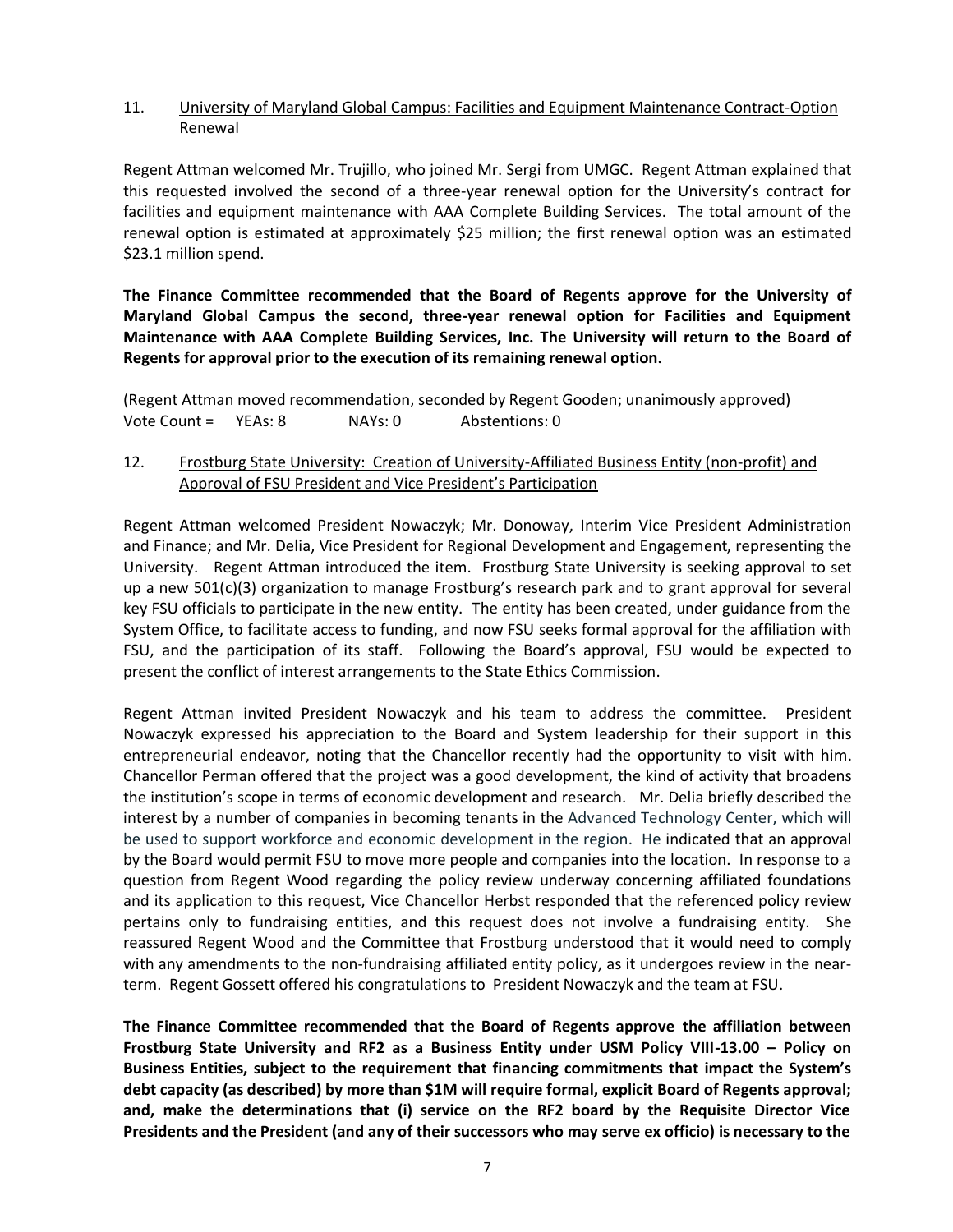**success of the activities of RF2; and, (ii) the conflict of interest can be managed effectively in accordance with the requirements of state Public Ethics law provisions and USM Policy III-1.11 – Policy on Conflicts of Interest in Research or Development.**

(Regent Attman moved recommendation, seconded by Regent Gossett; approved) Vote Count = YEAs: 7 NAYs: 0 Abstentions: 0

#### 13. Proposed Amendments to USM Policy V-2.10—Policy on Reports of Intercollegiate Athletics

Regent Attman summarized the item. The proposed amendment to the Policy on Intercollegiate Athletics is pretty straight forward and necessary as the Board transitions the ICA responsibilities from a Workgroup to a recognized Standing Committee. He explained that the primary revisions to the policy involve removing Appendix A, which details the information requirements and timing for institutions, and instead refers to a set of Chancellor-approved information requirements. This action will enable the Chancellor and his team to update and revise information requirements in real time as issues and challenges facing college athletics evolve. A second substantive change is to incorporate the legal requirements under recently enacted legislation, the Jordan McNair Safe and Fair Play Act. The law calls for implementing greater health and safety measures, with certain standards to be met by institutions operating intercollegiate athletics programs; the amended Board policy formalizes these requirements.

## **The Finance Committee recommended that the Board of Regents approve the proposed revisions to USM Policy V-2.10 Policy on Intercollegiate Athletics, as submitted.**

(Regent Attman moved recommendation, seconded by Regent Gooden; approved) Vote Count = YEAs: 7 NAYs: 0 Abstentions: 0

#### 14. Convening Closed Session

Regent Attman read the Convene to Close Statement.

"The Open Meetings Act permits public bodies to close their meetings to the public in circumstances outlined in §3-305 of the Act and to carry out administrative functions exempted by §3-103 of the Act. The Committee on Finance will now vote to reconvene in closed session. The agenda for the public meeting today includes a written statement with a citation of the legal authority and reasons for closing the meeting and a listing of the topics to be discussed. The statement has been provided to the regents and it is posted on the USM's website."

#### **The Chancellor recommended that the Committee on Finance vote to reconvene in closed session.**

(Regent Attman moved recommendation, seconded by Regent Pope; unanimously approved) Vote Count = YEAs: 7 NAYs: 0 Abstentions: 0

Regent Attman thanked everyone for joining. The public meeting was adjourned at 11:59 a.m.

Respectfully submitted,

Gary L. Attman Chair, Committee on Finance